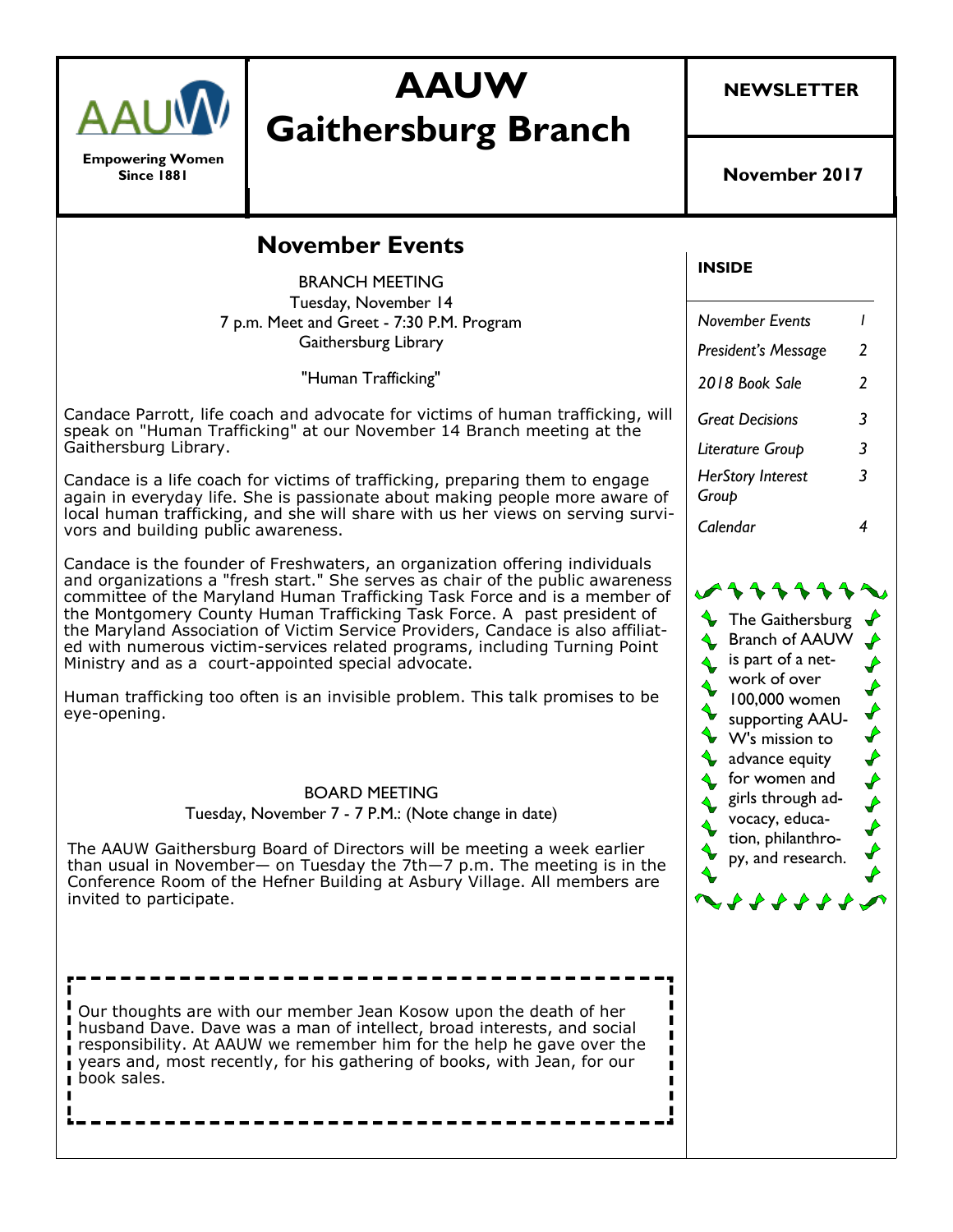## **PRESIDENT'S MESSAGE**

#### *- Heather Reichardt*

As I write, I'm in final preparation for our October 21 state AAUW meeting and 45th anniversary "party." I do hope everyone who attended will have enjoyed the advocacy program, the state meeting, and the birthday cake! I want to thank the team who did all the work to organize the meeting: Liz Hessel, Terry Medlar, Carol Plummer, and Maria Roberts. They have been making sure everything would work out without a hitch.

I'm looking forward to our next branch meetings in November and December. For the November discussion on human trafficking in Montgomery County, I encourage everyone to reach out to friends and family to come hear about this awful trend in

## **2018 BOOK SALE**  *- Liz Hessel, Chair of Book Sales*

The 2018 book sale will be on March 22-24. This is five to seven weeks earlier than in recent years, giving us less time after the holidays to get prepared. With the shortened time, we need to work especially hard to collect as many books as we have in prior years. Our book sale is such a huge success due to the work of the numerous volunteers spread over many months. Preparations have already begun, so please try to find time to help.

1) Help collect books.

 a. Invite your friends and neighbors to donate books, CDs, and DVDs now. We can put them in storage until the book sale.

 b. Help pick up books from people who want to donate them now.

c. Help presort incoming books.

2) Help with publicity. We always have good books left over, so help get more customers. The more books we sell the more funds we have for scholarships.

Serve on the publicity committee.

- a. Help identify places where we can publicize. These could be your neighborhood newsletter, your book club, your alumni association, or the social media sites you frequent. Please provide contact information
- b. Use your writing skills. Please provide any contact information for publicity venues.

our community. The representative from the county task force will give an information presentation to increase our awareness of this problem.

The December holiday potluck is always fun and something to look for-



ward to. I hope everyone is already thinking about what delicious contribution to make to the table. I'm really looking forward to seeing many of you and sharing the holiday spirit!

All the best to everyone, and I'll see you at our meetings!

c. Help identify how to publicize the book sale to people and organizations with an interest in books in foreign languages. We always



have a large collection of these books- last year we had about 50 boxes of them in over l5 languages, with the greatest number being in Chinese, French, German, Korean, and Spanish. These have appeal to local residents who read these languages. Help us find them. Provide contact information if possible.

3) Help presort specific categories. You can do this at home. By presorting, we can identify books of higher value and price them accordingly for the Special Books area. We can take the books to your house and pick them up when you are done.

a. If you have an interest in a specific topic, volunteer to sort books from that category (e.g., Jane Carroll is sorting Foreign Language). We are specifically looking for someone to presort CDs, DVDs, Politics, Science, and Literature, but if you have an interest in any other subject, we would be happy to have your help there.

Many hands make light work. Please find time to help with these ongoing book sale activities. If you can help with any of these tasks, please contact Liz Hessel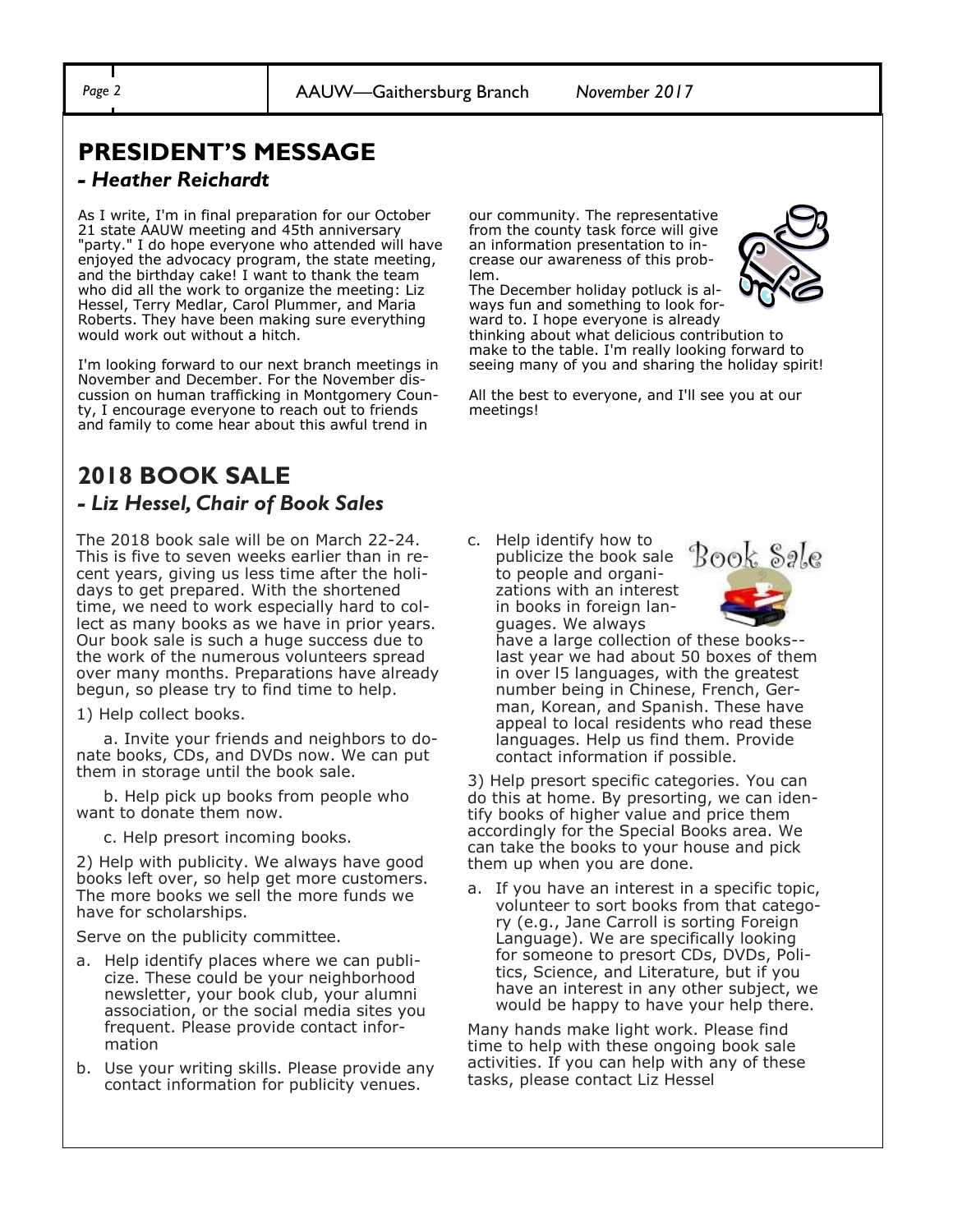*Page 3* AAUW—Gaithersburg Branch *November 2017*

#### **GREAT DECISIONS**  *- Mary Wykes, Coordinator*

Vivian Otto will be the hostess for our Wednesday, November 29, 2:30 p.m., Great Decisions meeting at her home The discussion will be on the timely topic of "Nuclear Security," led by Mary Wykes. Light refreshments will be served. New members are

always welcome. Please let Vivian know if you will be attending.



#### **LITERATURE GROUP** *- Mary Wykes, for Coordinator Jean Young*

The Literature Group will not meet in November and December. The January book selection will be "Endurance" by Alfred Lansing and Nathaniel

Philbrick. We will meet at the home of Jean Young on Saturday, January

## **HERSTORY INTEREST GROUP**

#### **-** *Anita Taylor, Coordinator*

The HerStory Interest Group will meet on Wednesday, November 1, at 2:30. Dorothy Camara will report on the incredible story of Aung San Suu Kyi of Burma.

Then we will meet on December 6 at 2:30, with Maria Roberts reporting on Janet Yellen. In the 2018 year, Mary Wykes, on January 3, reports on the remarkable Angela Merkel. On February 7 Jean Hirsch discusses Ruth Gruber, a journalistphotographer-writer.

Anyone with interest in reporting about powerful women may volunteer for March, April, May or June. Possibilities? For example: Ruth Bader Ginsburg (Supreme Court), Sheryl Sandberg (Facebook COO), Beyonce, Phebe Novakovic (CEO, General Dynamics), Cher, Jean

Oelwang, (CEO of Virgin United), Oprah Winfrey, Madeleine Albright, Condoleeza Rice, Kathryn Bigelow and the list could be extended far from these as well.

27, at 10 a.m. (A short review of the book will appear in the December newsletter.) New members are

always welcome.

Unless you get subsequent changes of location or time, we gather on the first Wednesday of each month at 2:30 p.m. in the Club Room at Park View (Asbury Building 211). Call Anita for more information.



#### *AAUW GAITHERSBURG BRANCH*

*Website: gaithersburgmd.aauw.net* 

*Advancing equity for women and girls through advocacy, education, philanthropy and research.*

*President Heather Reichardt*

*Co-Vice Presidents for Program Marilyn O'Connell*

*Judy Sholes*

*Vice President for Membership Carol Plummer*

*Treasurer Edie Allison*

*Secretary Barbara Garrard*

*Appointed Members of the Board Anna Fraker*

*Liz Hessel*

*Maria Roberts*

*Newsletter Editor Qing Jiang*

*Newsletter Coordinator Dorothy Camara*